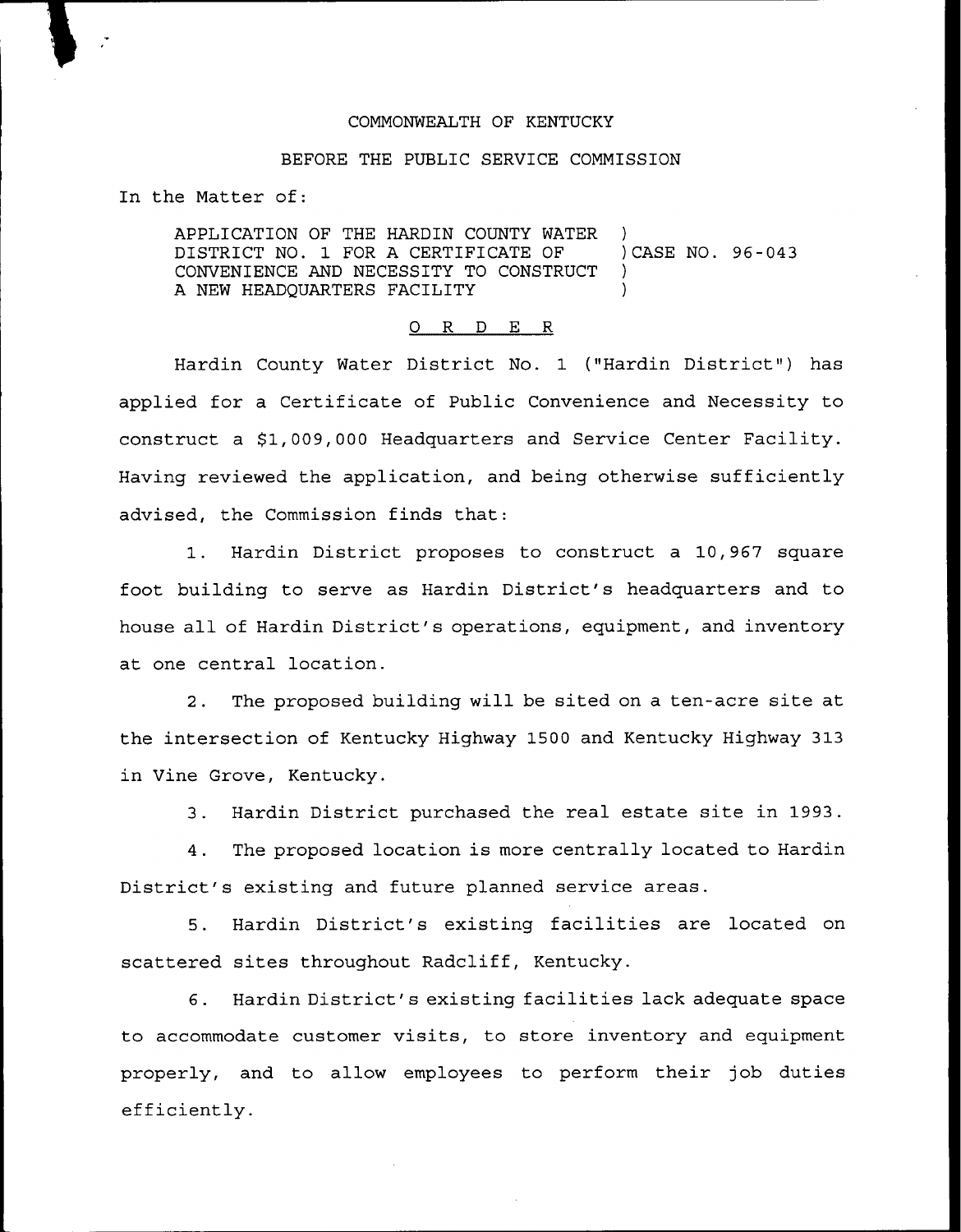7. Hardin District's present Service Center fails to conform with the Americans With Disabilities Act in several significant respects.

8. After allowances for fees, contingencies, and other indirect costs, the total project cost is approximately \$1,009,000.

9. Hardin District intends to fund the proposed project from its capital fund reserves and current assets. Hardin District does not intend to adjust its rates for water service to cover the systems cost.

10. Construction of the proposed building will reduce Hardin District's annual rental expense by \$10,800. Hardin District will also receive \$9,800 annually in new revenues from leasing a portion of the proposed building to Nolin Rural Electric Cooperative Corporation.

11. As the proposed building will require less than <sup>50</sup> percent of the real estate site on which it will be located, Hardin District plans to sell the remainder of the site and use the sale proceeds to offset the proposed building's initial construction cost and ongoing maintenance costs.

12. Construction of the proposed building will not result in the wasteful duplication of existing facilities.

13. The public convenience and necessity require the construction of the proposed building.

14. Hardin District should use the proceeds of any sale of the real estate site to replenish its Depreciation Fund and any

 $-2-$